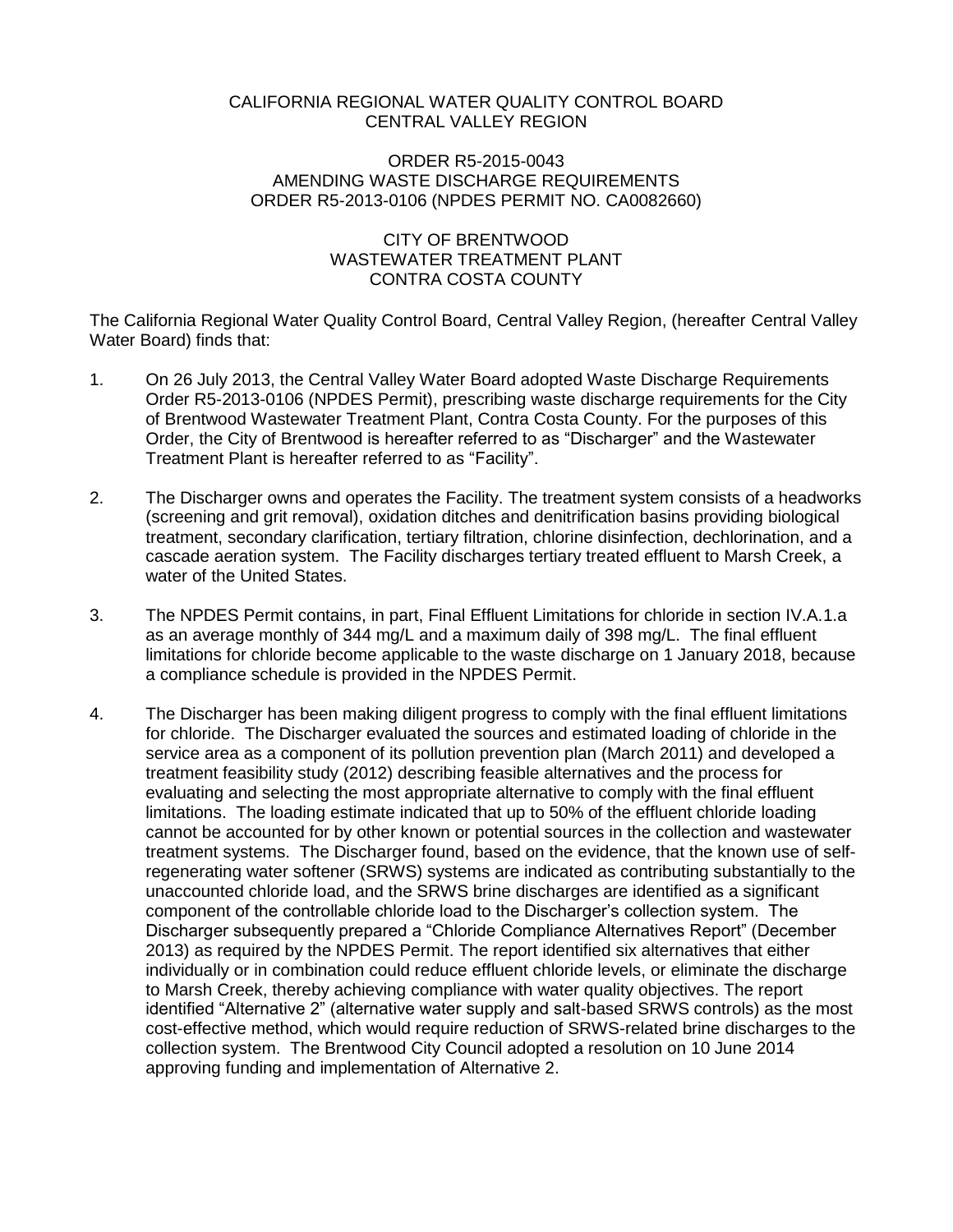- 5. On 11 October 2009, the State enacted California Water Code Section 13148 which provides additional authority (relative to previous State law) to local wastewater service agencies to control SRWS-caused salinity inputs to their systems to protect the quality of waters of the State. The law allows the local agency to adopt an ordinance or resolution for the planned SRWS controls. Before a local agency takes action to control salinity input from SRWS, a Regional Water Board must make a finding that the control of SRWS-caused salinity inputs will contribute to the achievement of water quality objectives (Cal. Wat. Code 13148[e]). The Regional Water Board's finding can occur through any of five identified water quality actions, of which the issuance of these waste discharge requirements is one method. Accordingly, the Central Valley Water Board finds that the control of residential use of SRWS brine discharges to the Discharger's collection system will contribute to the achievement of the water quality objectives. This finding is based on the Discharger's evidence in the record and the Central Valley Water Board's independent review of the evidence.
- 6. Order R5-2013-0106 includes effluent limitations for temperature in Section IV.1.A.d of the Limitations and Discharge Requirements, as follows:
	- **"***d. Temperature. The maximum temperature of the discharge shall not exceed the natural receiving water temperature, measured at RSW-001, by more than:*
		- *i. 20º F from 1 February through 30 November; and*
		- ii. *24 º F from 1 December through 31 January."*

Since the temperature effluent limitations are in the units of degrees Fahrenheit, the Monitoring and Reporting Program has been modified to change the units for effluent temperature monitoring from Celsius to Fahrenheit for consistency.

- 7. Order R5-2013-0106 may be reopened and modified in accordance with the Code of Federal Regulations (CFR) at 40 CFR section 122.62(a)(2).
- 8. Issuance of this Order is exempt from the provisions of the California Environmental Quality Act (Public Resources Code section 21000, et seq.), in accordance with CWC section 13389 and sections 15061(b)(3) and 15321 (a)(2), Title 14, of the California Code of Regulations.
- 9. The Central Valley Water Board has notified the Discharger and interested agencies and persons of its intent to amend the Waste Discharge Requirements Order for this discharge and has provided them with an opportunity to submit their written views and recommendations.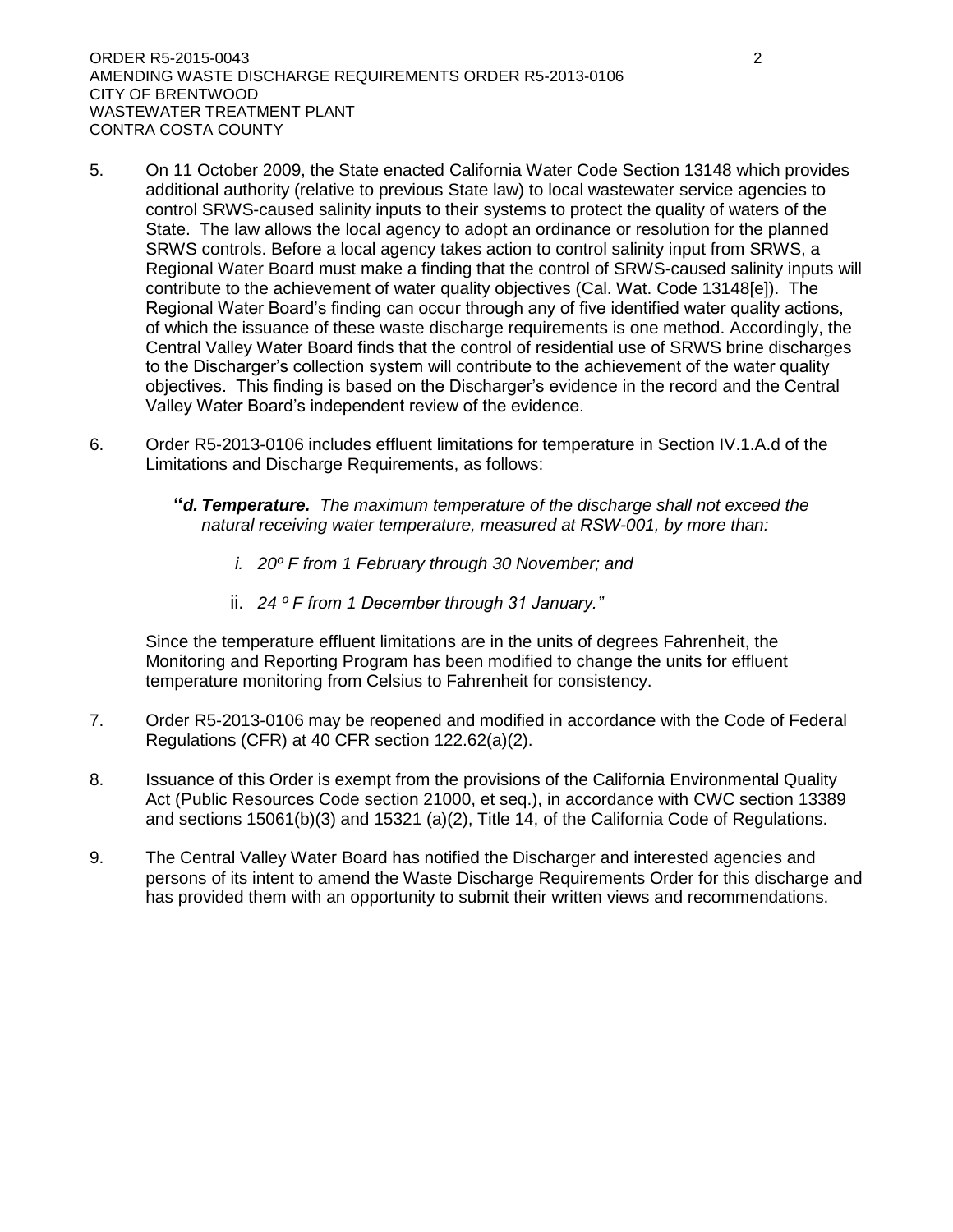# **IT IS HEREBY ORDERED THAT:**

Waste Discharge Requirements Order R5-2013-0106 (NPDES No. CA0082660) is amended solely to add findings regarding the control of self-regenerating water softeners, update the compliance schedule for chloride, and change the temperature units for effluent monitoring. WDR Order R5-2013-0106 is amended as shown in Items 1through 5, below. This Order is effective upon adoption.

- 1. Change the Order number throughout to R5-2013-0106-01.
- 2. **Limitations and Discharge Requirements, Section II. Findings.** Add new subsection II.T, as shown underlined below, and renumber remaining subsections in Section II:
	- **T. Self-Regenerating Water Softeners.** Water Code Section 13148(e) provides for a local wastewater agency to control salinity inputs from residential self-regenerating water softener (SRWS) systems. The local agency may adopt a resolution or ordinance to take actions to control the salinity input. Before a local agency takes action to control salinity input from self-regenerating water softeners, the Regional Water Board must make a finding that the control of SRWS-caused salinity inputs will contribute to the achievement of water quality objectives. Accordingly, the Central Valley Water Board finds that the control of residential use of SRWS brine discharges to the discharger's collection system will contribute to the achievement of the water quality objectives. This finding is based on the discharger's evidence in the record and the Water Board's independent review of the evidence. See Fact Sheet - Rationale for Provisions (Section VII.B.7.b) for additional detail regarding this finding.
- 3. **Limitations and Discharge Requirements, Section VI.C.7 – Compliance Schedules.**  Modify the compliance schedule for final effluent limitations for chloride (Section VI.C.7.a) as shown below in underline/strikeout format:
	- a. **Compliance Schedule for Final Effluent Limitations for Chloride.**
		- i. **By 1 January 2018**, the Discharger shall comply with the chloride final effluent limitations specified in Section IV.A.1.a. Since the time schedule for completion of actions necessary to bring the waste discharge into compliance exceeds one year, this Order includes interim effluent limitations and interim requirements and dates for their achievement.

|     | <b>Task</b>                                                                                                                                                                                                                                                                                                                                                                                                                                            | Date Due                                   |
|-----|--------------------------------------------------------------------------------------------------------------------------------------------------------------------------------------------------------------------------------------------------------------------------------------------------------------------------------------------------------------------------------------------------------------------------------------------------------|--------------------------------------------|
|     | Submit a Pollution Prevention Plan (PPP) <sup>1</sup> for Chloride                                                                                                                                                                                                                                                                                                                                                                                     | <b>Complete</b>                            |
| ii. | <b>Compliance Alternative Investigation and Selection of</b><br><b>Preferred Compliance Alternative.</b> Submit a report that includes:<br>1) a compliance options investigations analysis and<br>2) a rationale for selection of preferred compliance option(s), and<br>3) a discussion of funding sources.<br>The report must also describe the selected preferred compliance<br>alternative (s) and preliminary milestone schedule for implementing | <b>Complete</b><br><u>31 December 2013</u> |

the alternative (s) for compliance with the final effluent limits for

chloride.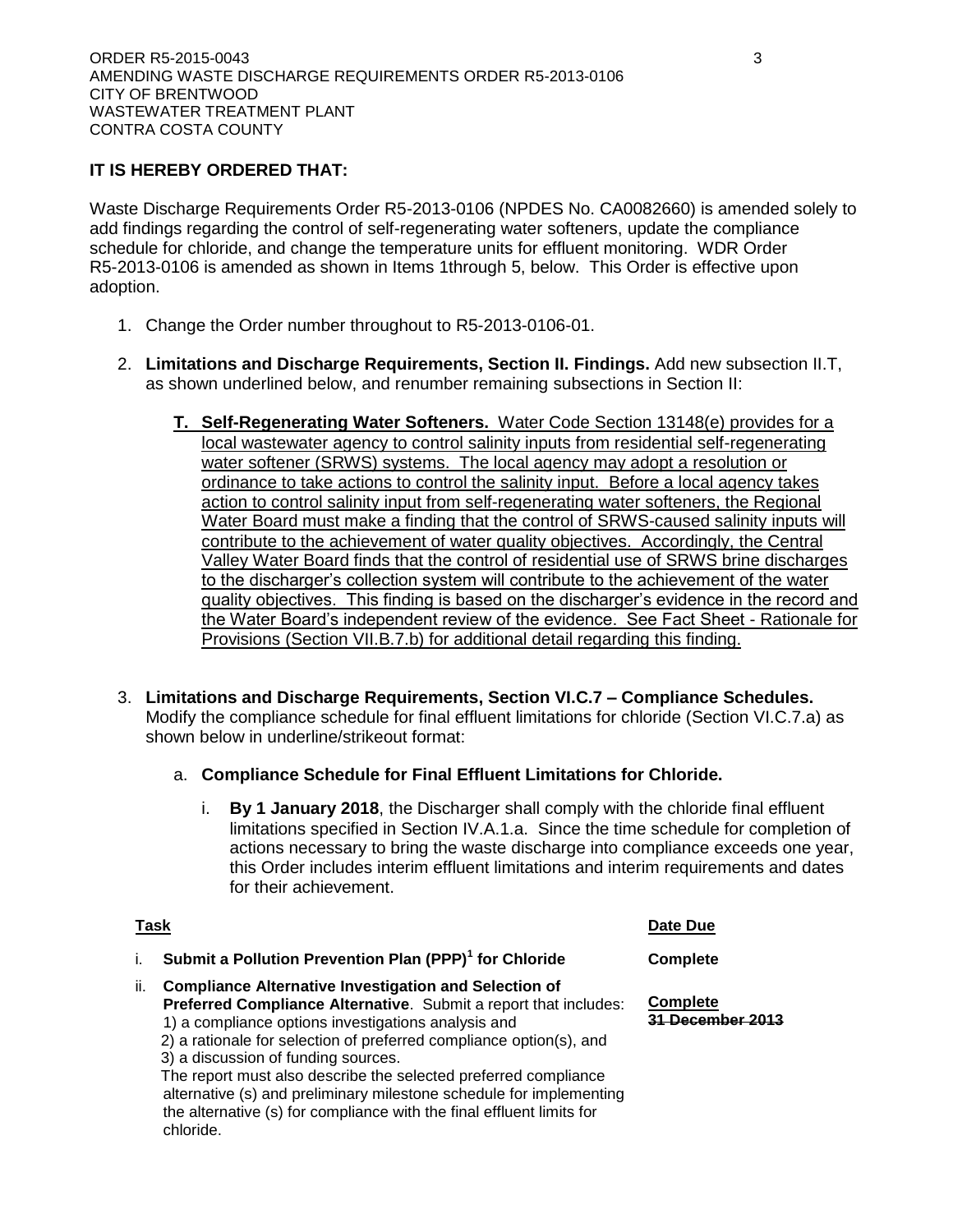ORDER R5-2015-0043 4 AMENDING WASTE DISCHARGE REQUIREMENTS ORDER R5-2013-0106 CITY OF BRENTWOOD WASTEWATER TREATMENT PLANT CONTRA COSTA COUNTY

| Task | iii. Prepare Agenda Item for City Council Approval of Selected<br>Alternative and Submit a report demonstrating compliance<br>with this task that includes the following:<br>1) agenda item prepared that summarizes findings from the<br>Compliance Alternative Investigation and recommended<br>preferred compliance alternative(s),<br>2) summary of the outcome of the City Council meeting (e.g.,<br>resolution on compliance alternative options and selected<br>preferred alternative), and<br>3) schedule for implementing the selected alternative(s). | <b>Date Due</b><br>Complete<br>30 June 2014              |
|------|-----------------------------------------------------------------------------------------------------------------------------------------------------------------------------------------------------------------------------------------------------------------------------------------------------------------------------------------------------------------------------------------------------------------------------------------------------------------------------------------------------------------------------------------------------------------|----------------------------------------------------------|
|      | iv. Implementation of Selected Project Alternative. Submit report<br>demonstrating the Discharger has begun implementing the Selected<br>Project Alternative.                                                                                                                                                                                                                                                                                                                                                                                                   | <b>Complete</b><br>1 October 2014                        |
|      | v. Rate Analysis Report. Submit a report that includes the following:<br>1) identification of the funding alternatives and sources and<br>2) an evaluation of the source of rate revenue necessary to fund<br>recommended compliance project(s) and<br>3) consider alternative funding alternatives such as revenue bonds<br>and/or State Revolving Funds.                                                                                                                                                                                                      | 1 June 2015                                              |
|      | vi. Project Funding. Submit a financing plan for the selected<br>compliance project(s) and a schedule for obtaining State Water<br>Board funding, if applicable.                                                                                                                                                                                                                                                                                                                                                                                                | 1 December 2015                                          |
|      | vii. Final Project Milestone Schedule. Submit final project milestone<br>schedule that ensures compliance with the final effluent limits for<br>chloride by the final compliance date.                                                                                                                                                                                                                                                                                                                                                                          | 1 February 2016                                          |
|      | viii. Implementation of Expanded Recycled Water Usage. Submit<br>report that describes the implementation of the expanded use of<br>recycled water to reduce discharge of treated effluent into Marsh<br>Creek.                                                                                                                                                                                                                                                                                                                                                 | 31 December 2016                                         |
|      | ix. Progress Reports <sup>32</sup>                                                                                                                                                                                                                                                                                                                                                                                                                                                                                                                              | 31 December 2014<br>31 December 2015<br>31 December 2016 |
|      | viii. Comply with Final Effluent Limitations for Chloride. Submit<br>report demonstrating compliance with the final limits                                                                                                                                                                                                                                                                                                                                                                                                                                      | 1 January 2018                                           |

1 The PPP for chloride was submitted by the compliance date. The PPP was prepared and implemented in accordance with Water Code section 13263.3(d)(3) as outlined in the Fact Sheet (Attachment F section VII.B**.** 3.c).

<sup>2</sup> The progress reports shall detail what steps have been implemented towards achieving compliance with waste discharge requirements, including studies, construction progress, evaluation of measures implemented, funding resources, and recommendations for additional measures as necessary to achieve full compliance by **1 January 2018**. If another report is due on the same date as a progress report, the reports can be combined into one submittal.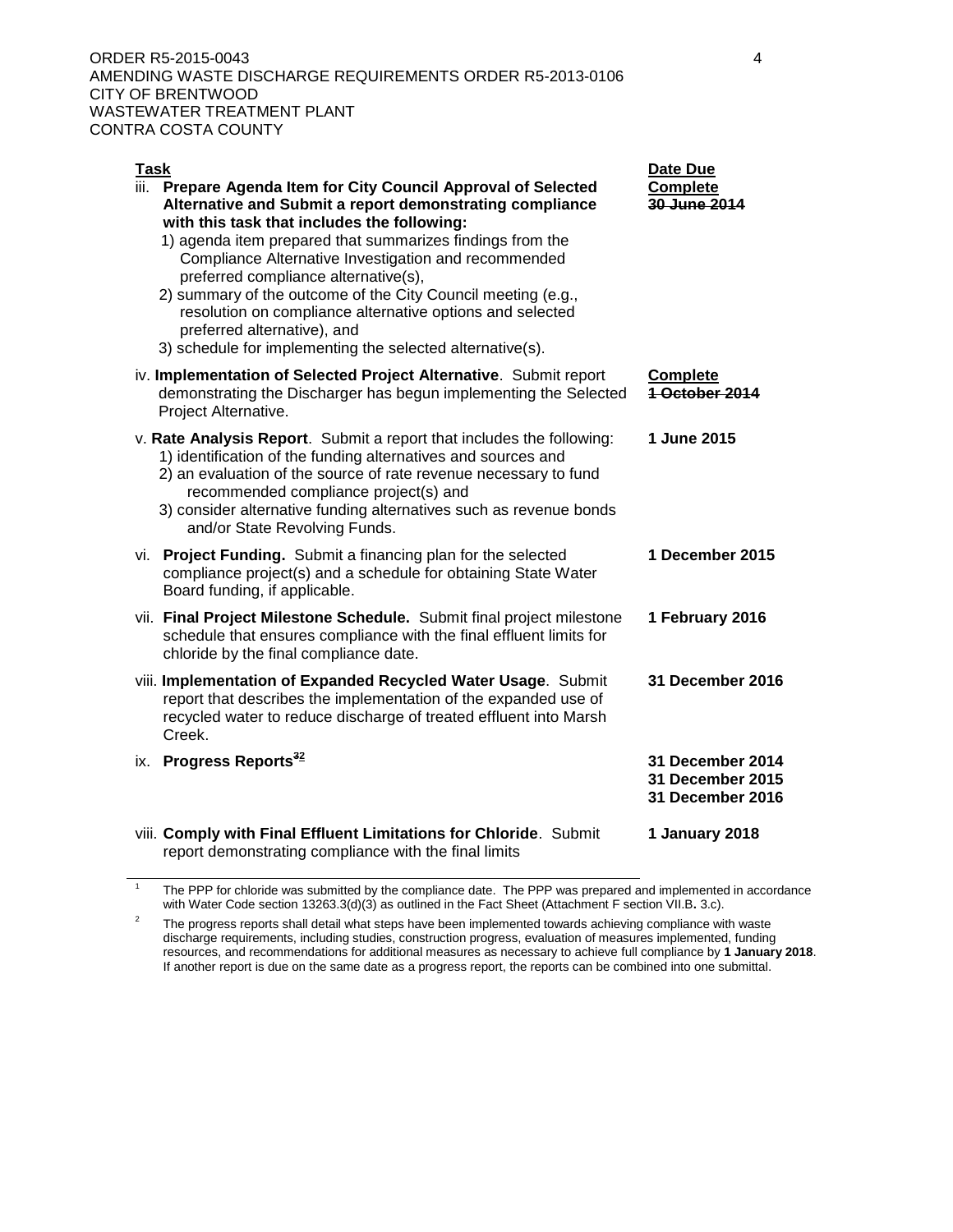4. **Attachment E, Monitoring and Reporting Program, Section IV.A.1 – Table E-3 Effluent Monitoring.** Change the temperature units from degrees C to degrees F as shown below in underline/strikeout format:

| <b>Parameter</b> | Units         | <b>Sample Type</b> | <b>Minimum</b><br>Sampling<br><b>Frequency</b> | Required<br><b>Analytical</b><br><b>Test Method</b> |
|------------------|---------------|--------------------|------------------------------------------------|-----------------------------------------------------|
| Femperature      | $^{\circ}$ FG | Grab               | $1$ /day $^{3,4}$                              |                                                     |

5. **Attachment F, Fact Sheet, Section VII.B.7 – Compliance Schedules.** Modify Section VI.C.7.b. as shown below in underline/strikeout format:

### **b. Compliance Schedule for Final Effluent Limitations for Chloride.**

- i. In accordance with the SIP and the Policy for Compliance Schedules in National Pollutant Discharge Elimination System Permits (Resolution 2008 0025), which is the governing Policy for compliance schedules in NPDES permits (hereafter "Compliance Schedule Policy"), the Discharger submitted an Infeasibility Analysis and Time Schedule Justification (May 2012) describing feasible alternatives and the process for evaluating and selecting the most appropriate alternative to comply with the final effluent limitations. As part of the Compliance Strategy Work Plan described in the Infeasibility Analysis the Discharger is proposing to: 1) investigate water supply control options; 2) investigate regulatory feasibility and cost effective alternative disposal options; and 3) develop and implement a control program for customers to minimize the use of Self-Regenerating Water Softeners. The compliance schedule justification included all items specified in Paragraph 3, items (a) through (d), of Section 2.1 of the SIP and Item 4 of the Compliance Schedule Policy. This Order establishes a compliance schedule for the final WQBELs for these constituents. Full compliance with the chloride WQBELs is required by **1 January 2018**. The justification in the Infeasibility Analysis provides for a time schedule for the Discharger to comply with the new limitation for chloride limitation in five years from the effective date of this Order. Allowance of an additional compliance schedule beyond the dates specified above may be granted in a subsequent enforcement order or within the permit as appropriate, as the Central Valley Water Board deems necessary.
- ii. Since the adoption of WDR Order R5 2008-0006 the discharger implemented a pollution prevention plan for chloride (March 2011) that identified possible alternatives to control chloride in order to comply with the final effluent limitations. The Discharger submitted an infeasibility analysis (June 2012) that included a Compliance Strategy Work Plan to: 1) investigate water supply control options; 2) investigate regulatory feasibility and cost effective alternative disposal options; and 3) develop and implement a control program for customers to minimize the use of Self Regenerating Water Softeners. Based on the results of pollution prevention and the identified compliance strategy, more time is needed to comply with the final limits. The infeasibility study adequately demonstrated that the Discharger cannot immediately comply with the final effluent limits for chloride, and included a request and justification for an extension of the compliance schedule for chloride that met the requirements of the Compliance Schedule Policy. This Order establishes a compliance schedule for the final WQBELs for chloride. Full compliance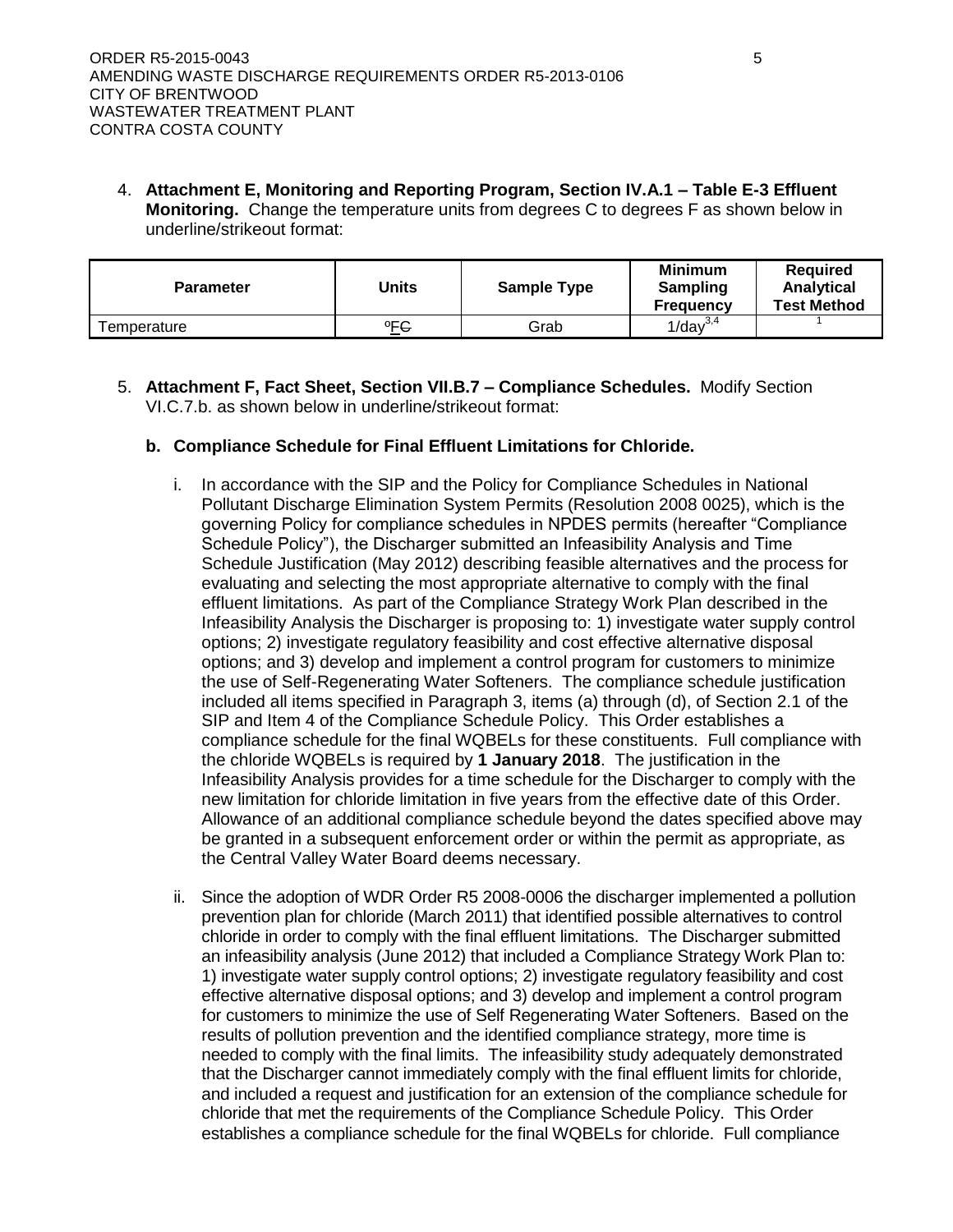with the chloride WQBELs is required by 1 January 2018. Federal Regulations at 40 C.F.R. § 122.47(a)(1) requires that, "Any schedules of compliance under this section shall require compliance as soon as possible…" The Compliance Schedule Policy also requires that compliance schedules are as short as possible and may not exceed 10 years. The final compliance date is as soon as possible in accordance with federal regulations and the Compliance Schedule Policy.

iii. Additionally, the Discharger evaluated the sources and estimated loading of chloride in the service area as a component of its pollution prevention plan (March 2011). The loading estimate indicated that up to 50% of the effluent chloride loading cannot be accounted for by other known or potential sources in the collection and wastewater treatment systems. The Discharger found, based on the evidence, that the known use of self-regenerating water softener (SRWS) systems are indicated as contributing substantially to the unaccounted chloride load, and the SRWS brine discharges are identified as a significant component of the controllable chloride load to the Discharger's collection system. The Discharger subsequently prepared a "Chloride Compliance Alternatives Report" (December 2013) as required in this compliance schedule. The report identified six alternatives that either individually or in combination could reduce effluent chloride levels, or eliminate the discharge to Marsh Creek, thereby achieving compliance with water quality objectives. The report identified "Alternative 2" (alternative water supply and salt-based SRWS controls) as the most cost-effective method, which would require reduction of SRWS-related brine discharges to the collection system. The Brentwood City Council adopted a resolution on 10 June 2014 approving funding and implementation of Alternative 2.

On 11 October 2009, the State enacted Water Code Section 13148 which provides additional authority (relative to previous State law) to local wastewater service agencies to control SRWS-caused salinity inputs to their systems to protect the quality of waters of the State. The law allows the local agency to adopt an ordinance or resolution for the planned SRWS controls. Before a local agency takes action to control salinity input from SRWS, a Regional Water Board must make a finding that the control of SRWS-caused salinity inputs will contribute to the achievement of water quality objectives (Cal. Wat. Code 13148[e]). The Regional Water Board's finding can occur through any of five identified water quality actions, of which the issuance of these waste discharge requirements is one method. Accordingly, the Central Valley Water Board finds that the control of residential use of SRWS brine discharges to the Discharger's collection system will contribute to the achievement of the water quality objectives. This finding is based on the Discharger's evidence in the record and the Central Valley Water Board's independent review of the evidence.

iiiv. Any compliance schedule contained in an NPDES permit must be "…*an enforceable sequence of actions or operations leading to compliance with an effluent limitation…*" per the definition of a compliance schedule in CWA Section 502(17). *See also* 40 C.F.R. § 122.2 (definition of schedule of compliance). The compliance schedule for chloride meets these requirements. The compliance schedule requires submittal of the Compliance Alternative Investigation report by 31 December 2013, to identify the preferred compliance alternative(s) and preliminary implementation schedule. Upon identification of the selected alternative(s), by 30 June 2014, the Discharger will develop an agenda item for consideration by the City Council of the selected compliance alternative(s) and schedule. The Discharger shall then implement the selected project